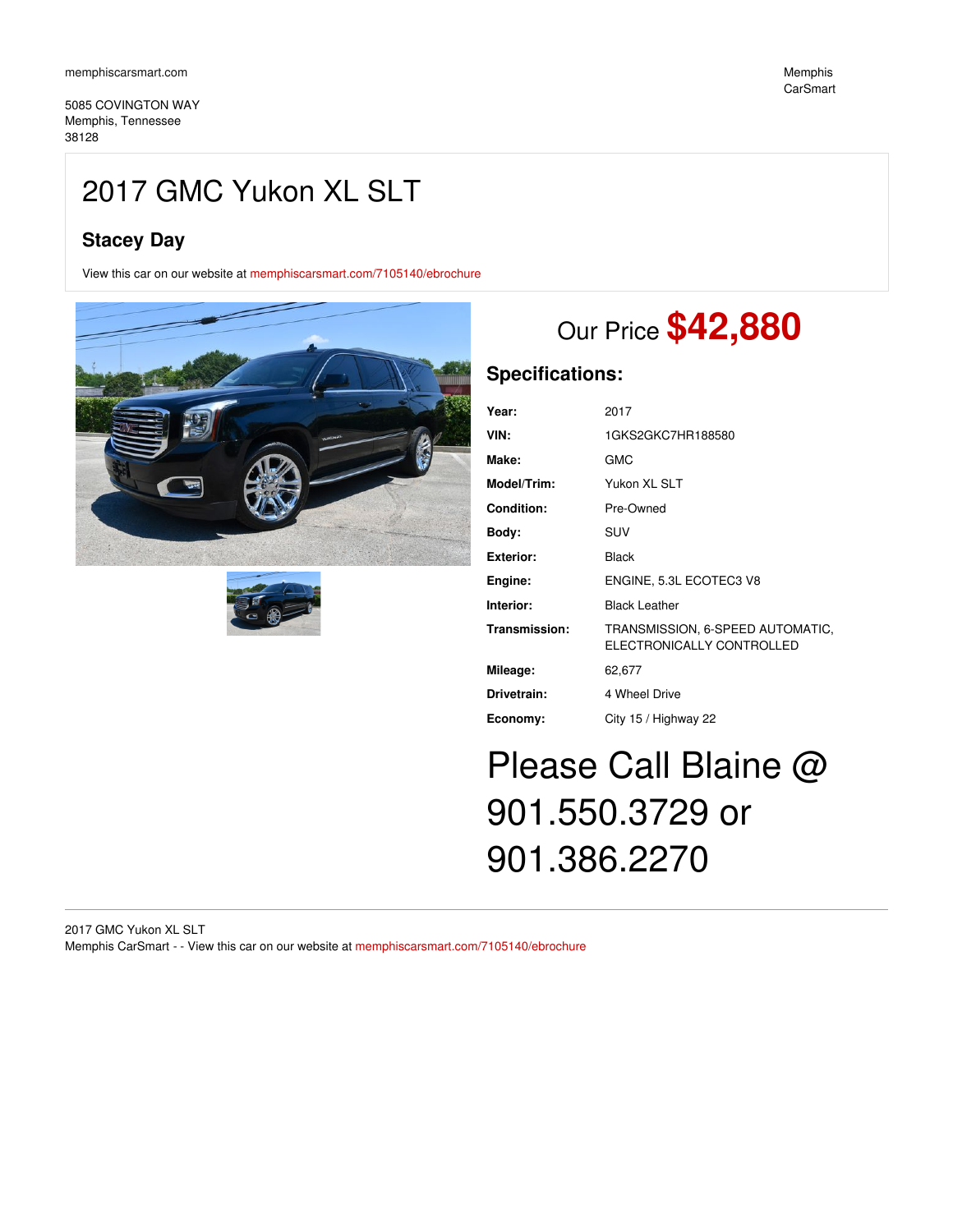

2017 GMC Yukon XL SLT Memphis CarSmart - - View this car on our website at [memphiscarsmart.com/7105140/ebrochure](https://memphiscarsmart.com/vehicle/7105140/2017-gmc-yukon-xl-slt-memphis-tennessee-38128/7105140/ebrochure)

## **Installed Options**

## **Interior**

- Assist handles, 1st row passenger and 2nd row outboard seats Cargo net
- Climate control, tri-zone automatic with individual climate settings for driver, right-front passenger and rear passengers
- Console, floor with storage area, cup holders
- Cruise control, electronic with set and resume speed (Not included when (Y66) Adaptive Cruise Control is ordered.)
- Defogger, rear-window electric- Display, driver, 8" diagonal customizable driver display
- Door locks, power programmable with lockout protection
- Floor covering, color-keyed carpeting
- Floor mats, color-keyed carpeted first and second row, removable
- Lighting, interior includes courtesy lighting with theater dimming, lighting for front and rear door handles, front and rear passenger footwells and door storage area
- Lighting, interior with dome light driver- and passenger-side door switch with delayed entry feature, cargo lights, door handle or Remote Keyless Entry-activated illuminated entry and map lights in front and second seat positions
- Mirror, inside rearview auto-dimming
- OnStar Basic plan for 5 years includes limited vehicle mobile app features, Monthly Diagnostics Report and Dealer Maintenance Notification (Basic Plan available for 5 years from the date of vehicle delivery and is transferable. Does not include Emergency, Security or Navigation services.)
- OnStar Guidance plan for 3 months including Automatic Crash Response, Stolen Vehicle Assistance, Roadside Assistance, Turn-by-Turn Navigation, Vehicle Diagnostics and more (trial excludes Hands-Free Calling) (Fleet orders receive a 6-month trial. Visit www.onstar.com for coverage map, details and system limitations. Services vary by model. OnStar acts as a link to existing emergency service providers. Not all vehicles may transmit all crash data.)
- Passive Entry System includes (AQQ) Remote Keyless Entry
- Pedals, power-adjustable for accelerator and brake
- Power outlet, 110-volt, 1.1 Amp, 150 Watt
- Power outlets, 5 auxiliary, 12-volt includes outlets in the instrument panel, console, back of the console, 1 in 3rd row and 1 in the cargo area.
- Remote vehicle start includes extended range Remote Keyless Entry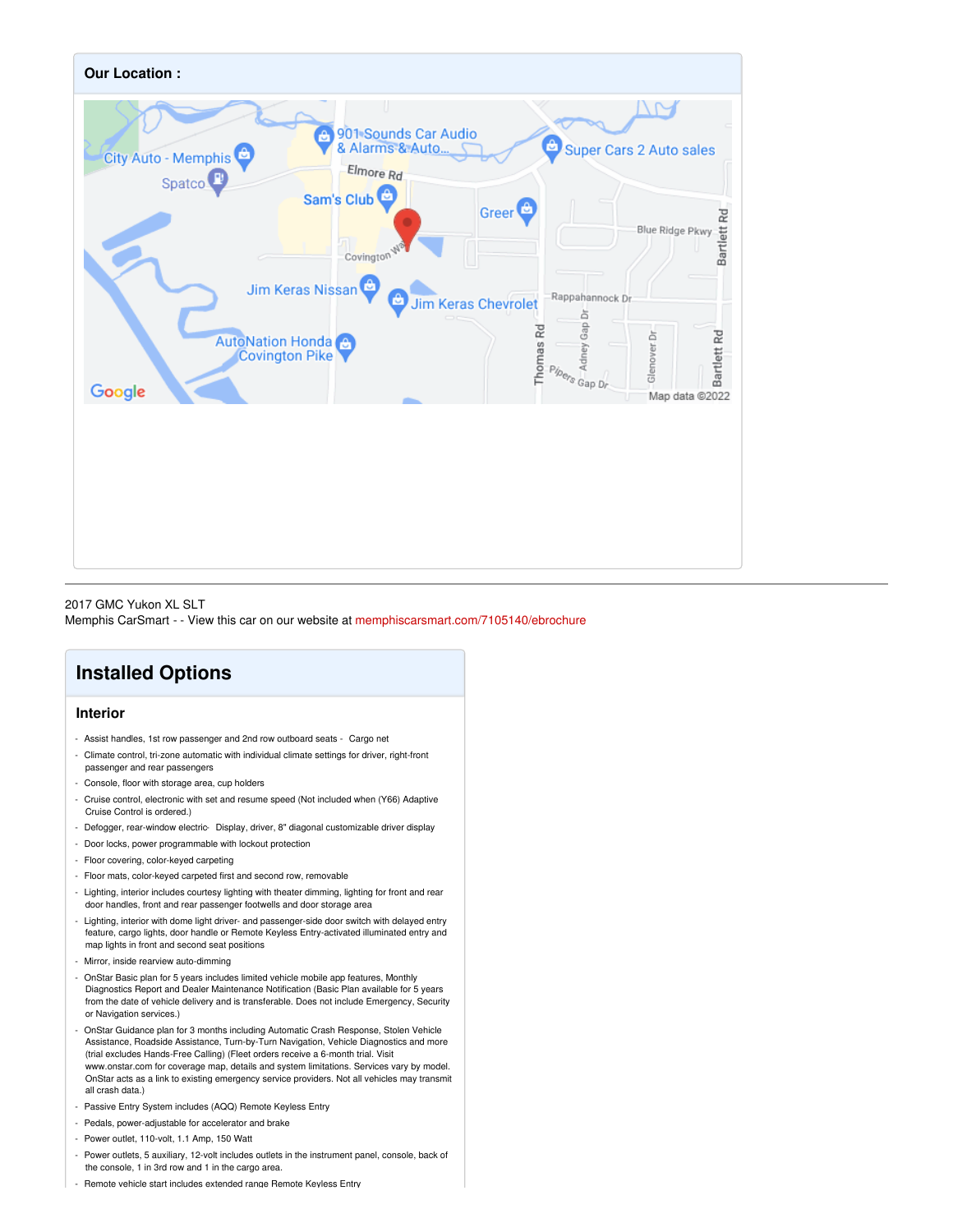- Remote vehicle start includes extended range Remote Keyless Entry Safety Alert Driver Seat- Seat adjuster, front passenger 6-way power
- Seats, front bucket with Perforated leather-appointed heated and ventilated seat cushions, 12-way power driver and passenger seat includes 6-way power cushions, driver seat 2 position memory, 4-way power lumbar control and power recline
- Seats, heated and ventilated driver and front passenger perforated leather-appointed
- Seats, heated second row, outboard positions
- Seats, second 60/40 split-folding bench power release
- Seats, third row 60/40 split-bench, power fold- Steering column, power tilt and telescopic
- Steering wheel controls, mounted audio and cruise controls and Driver Information Center controls
- Steering wheel, heated, leather-wrapped
- Theft-deterrent system, electrical, unauthorized entry
- Universal Home Remote includes garage door opener, programmable
- Windows, power all express down, front express up

#### **Exterior**

- Active aero shutters, front
- Assist steps, Black with chrome strip (Deleted when (RVQ) Black assist step kit, LPO or (VXH) Chrome assist step kit, LPO, is ordered.)
- Fog lamps- Glass, deep-tinted- Headlamps, IntelliBeam, automatic high beam on/off
- Headlamps, halogen projector- Liftgate, power, hands free
- Luggage rack side rails, roof-mounted, Black
- Mirrors, outside heated power-adjustable, power-folding and driver-side auto-dimming, body-color with integrated turn signal indicators and ground illumination.
- Tire carrier, lockable outside spare winch-type mounted under frame at rear
- Tire, spare P265/70R17 all-season, blackwall- Tires, P265/65R18 all-season, blackwall
- Wheel, full-size spare 17" (43.2 cm) steel
- Wheels, 18" x 8.5" (45.7 cm x 21.6 cm) bright machined aluminum
- Windshield style, acoustic laminated glass Windshield, solar-absorbing- Wiper, rear
- Wipers, front rain-sensing, intermittent

#### **Safety**

- Assist handles, 1st row passenger and 2nd row outboard seats Cargo net
- Climate control, tri-zone automatic with individual climate settings for driver, right-front passenger and rear passengers
- Console, floor with storage area, cup holders
- Cruise control, electronic with set and resume speed (Not included when (Y66) Adaptive Cruise Control is ordered.)
- Defogger, rear-window electric- Display, driver, 8" diagonal customizable driver display
- Door locks, power programmable with lockout protection
- Floor covering, color-keyed carpeting
- Floor mats, color-keyed carpeted first and second row, removable
- Lighting, interior includes courtesy lighting with theater dimming, lighting for front and rear door handles, front and rear passenger footwells and door storage area
- Lighting, interior with dome light driver- and passenger-side door switch with delayed entry feature, cargo lights, door handle or Remote Keyless Entry-activated illuminated entry and map lights in front and second seat positions
- Mirror, inside rearview auto-dimming
- OnStar Basic plan for 5 years includes limited vehicle mobile app features, Monthly Diagnostics Report and Dealer Maintenance Notification (Basic Plan available for 5 years from the date of vehicle delivery and is transferable. Does not include Emergency, Security or Navigation services.)
- OnStar Guidance plan for 3 months including Automatic Crash Response, Stolen Vehicle Assistance, Roadside Assistance, Turn-by-Turn Navigation, Vehicle Diagnostics and more (trial excludes Hands-Free Calling) (Fleet orders receive a 6-month trial. Visit www.onstar.com for coverage map, details and system limitations. Services vary by model. OnStar acts as a link to existing emergency service providers. Not all vehicles may transmit all crash data.)
- Passive Entry System includes (AQQ) Remote Keyless Entry
- Pedals, power-adjustable for accelerator and brake
- Power outlet, 110-volt, 1.1 Amp, 150 Watt
- Power outlets, 5 auxiliary, 12-volt includes outlets in the instrument panel, console, back of the console, 1 in 3rd row and 1 in the cargo area.
- Remote vehicle start includes extended range Remote Keyless Entry
- Safety Alert Driver Seat- Seat adjuster, front passenger 6-way power
- Seats, front bucket with Perforated leather-appointed heated and ventilated seat cushions, 12-way power driver and passenger seat includes 6-way power cushions, driver seat 2 position memory, 4-way power lumbar control and power recline
- Seats, heated and ventilated driver and front passenger perforated leather-appointed
- Seats, heated second row, outboard positions
- Seats, second 60/40 split-folding bench power release
- Seats, third row 60/40 split-bench, power fold- Steering column, power tilt and telescopic
- Steering wheel controls, mounted audio and cruise controls and Driver Information Center controls
- Steering wheel, heated, leather-wrapped